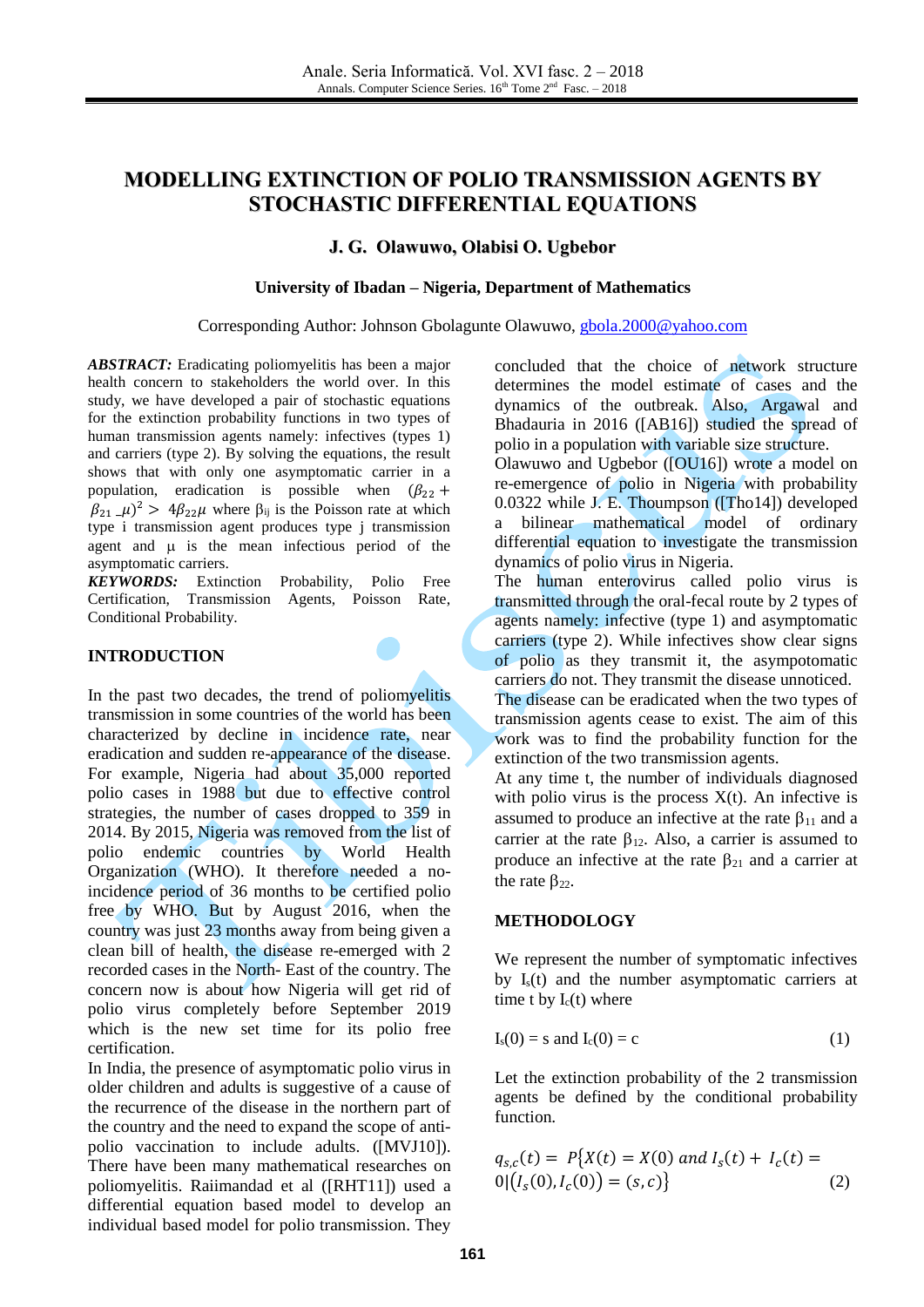where  $X(t)$  is the number of individuals diagnosed with polio symptoms at time t

The infectious contacts are assumed to be independent at Poisson process rate  $\beta_{s,c}$ . Asymptomatic carriers have mean infectious period  $\mu$  and and infectives have mean infectious period  $\gamma$ . Hence, we derive backward equations for the function  $q_{s,c}(t)$  as follows:

We find the conditional probability of no new discovery and no transmission agent given that (s, c)  $= (0, 1)$  or  $(1, 0)$  at time t +  $\Delta t$ . For  $(s, c) = (1, 0)$ , we have

$$
q_{1,0}(t + \Delta t) = \beta_{1,1} \Delta t q_{2,0}(t) + \beta_{1,2} \Delta t q_{1,1}(t) +
$$
  
\n
$$
[1 - \Delta t (\beta_{1,1} + \beta_{1,2} + \gamma)] q_{1,0}(t) + o(\Delta t)
$$
 (3)

But

$$
q_{2,0}(t) = q_{1,0}(t)q_{1,0}(t) \text{ and } q_{1,1}(t) =
$$
  
 
$$
q_{1,0}(t)q_{0,1}(t) \qquad (4)
$$

Therefore,

$$
q_{1,0}(t + \Delta t) = \beta_{1,1} \Delta t q_{1,0}^{2}(t) + \n\beta_{1,2} \Delta t q_{1,0}(t) q_{0,1}(t) + [1 - \Delta t (\beta_{1,1} + \beta_{1,2} + \n\gamma)] q_{1,0}(t)
$$
\n(5)

 $q_{1,0}(t+ \Delta t) - q_{1,0}(t)$  $\frac{\Delta t}{\Delta t} = \beta_{1,1} q_{1,0}^2(t) +$  $\beta_{1,2}q_{1,0}(t)q_{0,1}(t) - (\beta_{1,1} + \beta_{1,2} + \gamma)q_{1,0}(t) +$  $o(\Delta t)$  (6)

Taking limit as  $\Delta t \rightarrow 0$ ,

$$
\lim_{\Delta t \to 0} \frac{q_{1,0}(t + \Delta t) - q_{1,0}(t)}{\Delta t} \n= \beta_{1,1} q_{1,0}^2(t) + \beta_{1,2} q_{1,0}(t) q_{0,1}(t) \n- (\beta_{1,1} + \beta_{1,2} + \gamma) q_{1,0}(t) \n\frac{dq_{1,0}(t)}{dt} = \beta_{1,1} q_{1,0}^2(t) + \beta_{1,2} q_{1,0}(t) q_{0,1}(t) - \n(\beta_{1,1} + \beta_{1,2} + \gamma) q_{1,0}(t)
$$
\n(7)

For  $(s, c) = (0, 1)$ , we have

$$
q_{0,1}(t + \Delta t) = \beta_{22}\Delta t q_{0,2}(t) + \beta_{2,1}\Delta t q_{1,1}(t) +
$$
  
\n
$$
[1 - \Delta t (\beta_{2,2} + \beta_{2,1} + \mu)] q_{0,1}(t) + \mu \Delta t
$$
 (8)

$$
q_{0,1}(t + \Delta t) - q_{0,1}(t) = \beta_{2,2} \Delta t q_{0,2}(t) +
$$
  

$$
\beta_{2,1} \Delta t q_{1,1} - \Delta t (\beta_{2,2} + \beta_{2,1} + \mu) q_{0,1}(t) + \mu \Delta t
$$
 (9)

$$
= \beta_{2,2} \Delta t q_{0,1}^2(t) + \beta_{2,1} \Delta t q_{1,0}(t) q_{0,1}(t) -
$$
  
\n
$$
\Delta t (\beta_{2,2} + \beta_{2,1} + \mu) q_{0,1}(t) + \mu \Delta t \qquad (10)
$$
  
\n
$$
\frac{q_{0,1}(t + \Delta t) - q_{0,1}(t)}{\Delta t} = \beta_{2,2} q_{0,1}^2(t) +
$$
  
\n
$$
\beta_{2,1} q_{1,0}(t) q_{0,1}(t) - (\beta_{2,2} + \beta_{2,1} + \mu) q_{0,1}(t)
$$
  
\n(11)

As  $\Delta t \rightarrow 0$ 

$$
\lim_{\Delta t \to 0} \frac{q_{0,1}(t + \Delta t) - q_{0,1}(t)}{\Delta t} = \beta_{2,2} q_{0,1}^2(t) +
$$
\n
$$
\beta_{2,1} q_{0,1}(t) - (\beta_{2,2} + \beta_{2,1} + \mu) q_{0,1}(t) + \mu \quad (12)
$$

Finally,

$$
\frac{dq_{0,1}(t)}{dt} = \beta_{2,2}q_{0,1}^{2}(t) - \beta_{2,1}q_{1,0}(t)q_{0,1}(t) -
$$
  

$$
(\beta_{2,2} + \beta_{2,1} + \mu)q_{0,1}(t) + \mu
$$
 (13)

The 2 equations (7) and (13) are respectively subject to the initial condition  $q_{1,0} (0) = 0$  and  $q_{0,1} (0) = 0$ . This is because extinction will be impossible without identifying the initial transmission agent called index case. Thus, the two conditions jointly imply that  $q_{1,0}(t) = 0$ , which apart from being the solution of equation (7) also reduces equation (13) to the initial value problem (14)

$$
q'_{0,1}(t) = \beta_{2,2}q_{0,1}^{2}(t) - (\beta_{2,2} + \beta_{2,1} + \mu)q_{0,1}(t) + \mu, q_{0,1}(0) = 0
$$
\n(14)

Now, solving equation (14) for  $q_{0,1}(t)$ ;

$$
\frac{dq_{0,1}(t)}{\beta_{2,2}q_{0,1}^2(t) - (\beta_{2,2} + \beta_{2,1} + \mu)q_{0,1}(t) + \mu} = dt
$$
\n(15)

Let  $\alpha_1$  and  $\alpha_2$  be the zeros of the polynomial

$$
\phi(t) = \beta_{2,2} q_{0,1}^2(t) - (\beta_{2,2} + \beta_{2,1} + \mu) q_{0,1}(t) + \mu
$$
  

$$
\mu \Rightarrow \alpha_1 = \frac{(\beta_{2,2} + \beta_{2,1} + \mu) + \sqrt{(\beta_{2,2} + \beta_{2,1} + \mu)^2 - 4\beta_{2,2}\mu}}{2\beta_{2,2}} (16)
$$

$$
\alpha_2 = \frac{(\beta_{2,2} + \beta_{2,1} + \mu) - \sqrt{(\beta_{2,2} + \beta_{2,1} + \mu)^2 - 4\beta_{2,2}\mu}}{2\beta_{2,2}} \tag{17}
$$

From (15);

$$
\frac{dq_{0,1}(t)}{\beta_{2,2}(q_{0,1}(t)-\alpha_1)(q_{0,1}(t)-\alpha_2)} = dt \tag{18}
$$

Integrating (18)

$$
\int \frac{dq_{0,1}(t)}{(q_{0,1}(t) - \alpha_1)(q_{0,1}(t) - \alpha_2)} = \int \beta_{2,2} dt
$$
\n
$$
\Rightarrow \int \left\{ \frac{1}{(\alpha_1 - \alpha_2)(q_{0,1}(t) - \alpha_1)} + \right\}
$$
\n(19)

$$
\frac{1}{(\alpha_2 - \alpha_1)(q_{0,1}(t) - \alpha_1)} d q_{0,1}(t) = \beta_{2,2} t + C \tag{20}
$$